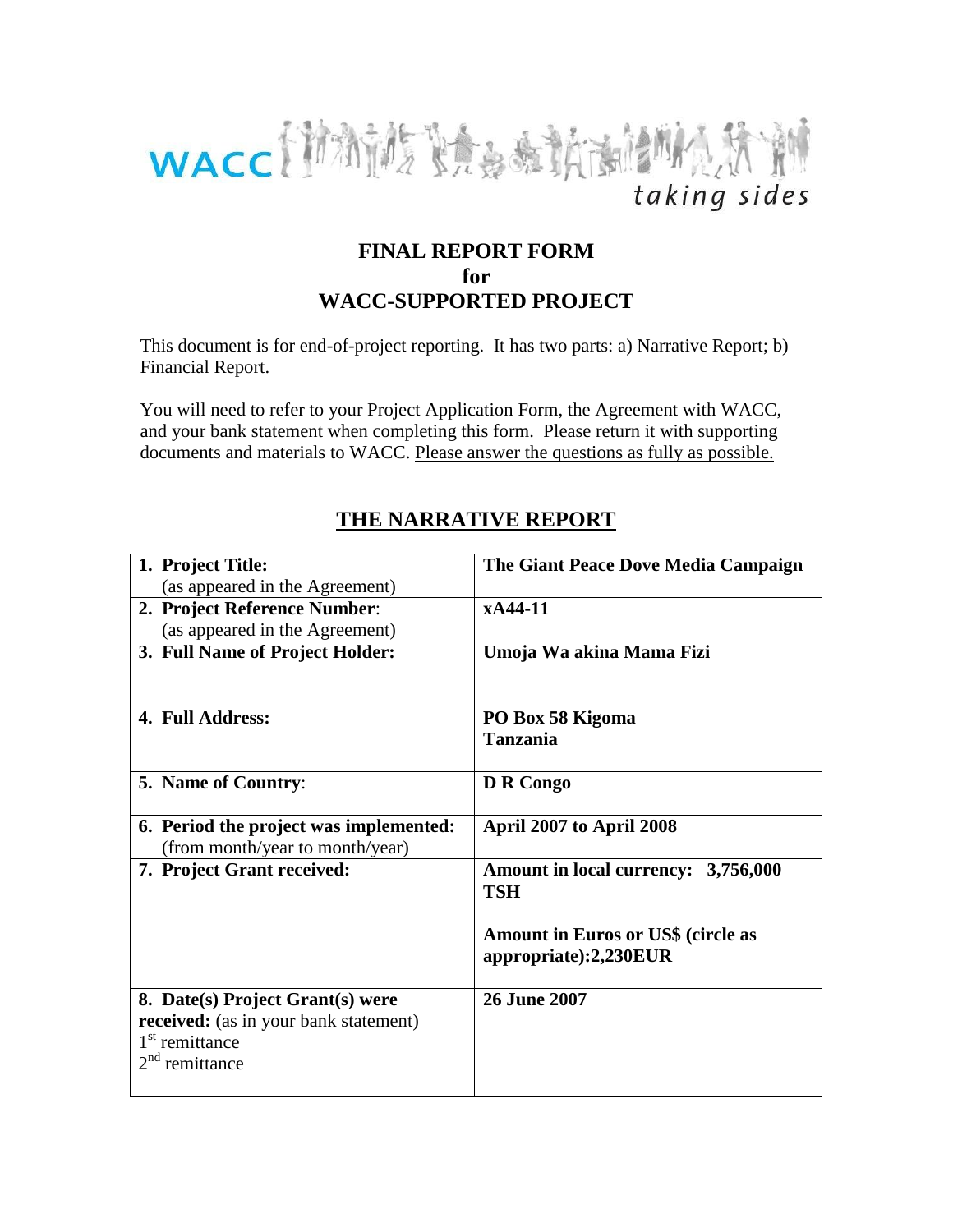#### **9. Activities**

During the period of the project, UWAFI conducted a training session on "women build peace" with participants from the UWAFI Network (UN) of women activists from around Fizi; and an exchange visit with leading human rights organizations in Uvira for 10 women from the network to exchange information on approaches to peace advocacy and women's rights.



Due to funding constraints, UWAFI could not publish 300 copies of the newsletter, "*Wanawake na Hali ya Unyanyasaji"* (Women and Oppression) as initially planned.

Additionally, the following activities were carried out throughout the year:

1. Educational activities to encourage reflection and discussion that leads to personal and collective action among women. Throughout this campaign, we encouraged women

• to do educational work in schools, workplaces and communities,

• to support local women's groups,

• to distribute Education and Action kits to schools.

• to speak out on issues of public policy and women's human rights. We encourage women to talk in schools, workplaces, and places of worship about the problem of violence against women.



2. Organized three Peace Day picnics at our local level and flew our doves (here in the picture doves are represented by balloons) with pride.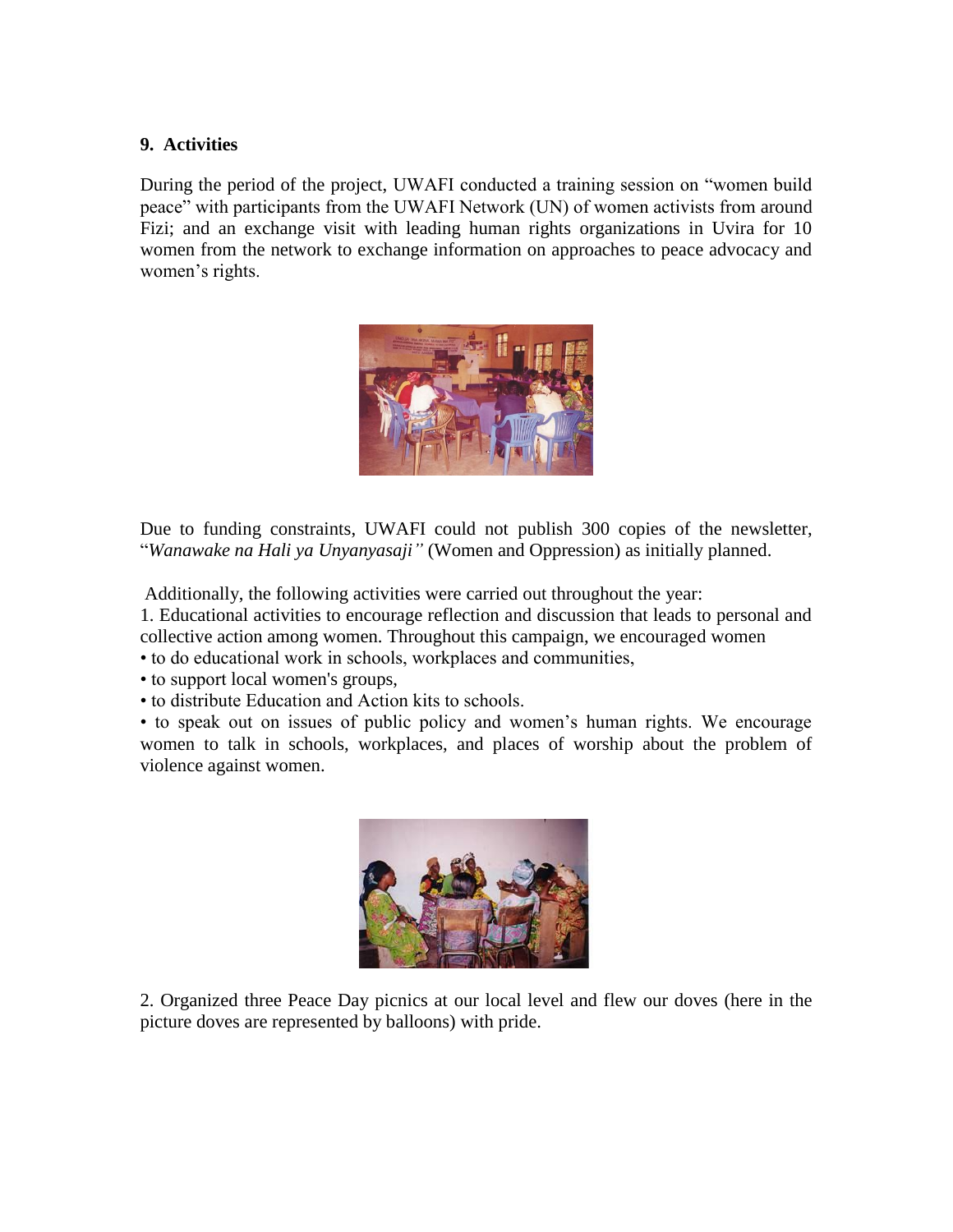

3. Painted "peace" murals and displayed them in front of the churches, mosques and schools and also attached them to fences. Altogether, 12 groups painted murals for this campaign.



4. Helped groups to get started. "Peace Dove" as a symbol of peace making/building Workshops were held in Misufi, Kihimbi and Misisi Villages. These are the villages where doves were flown. They constitute the epicentre of war where many women have endured harmful treatment by armed groups during the liberation war.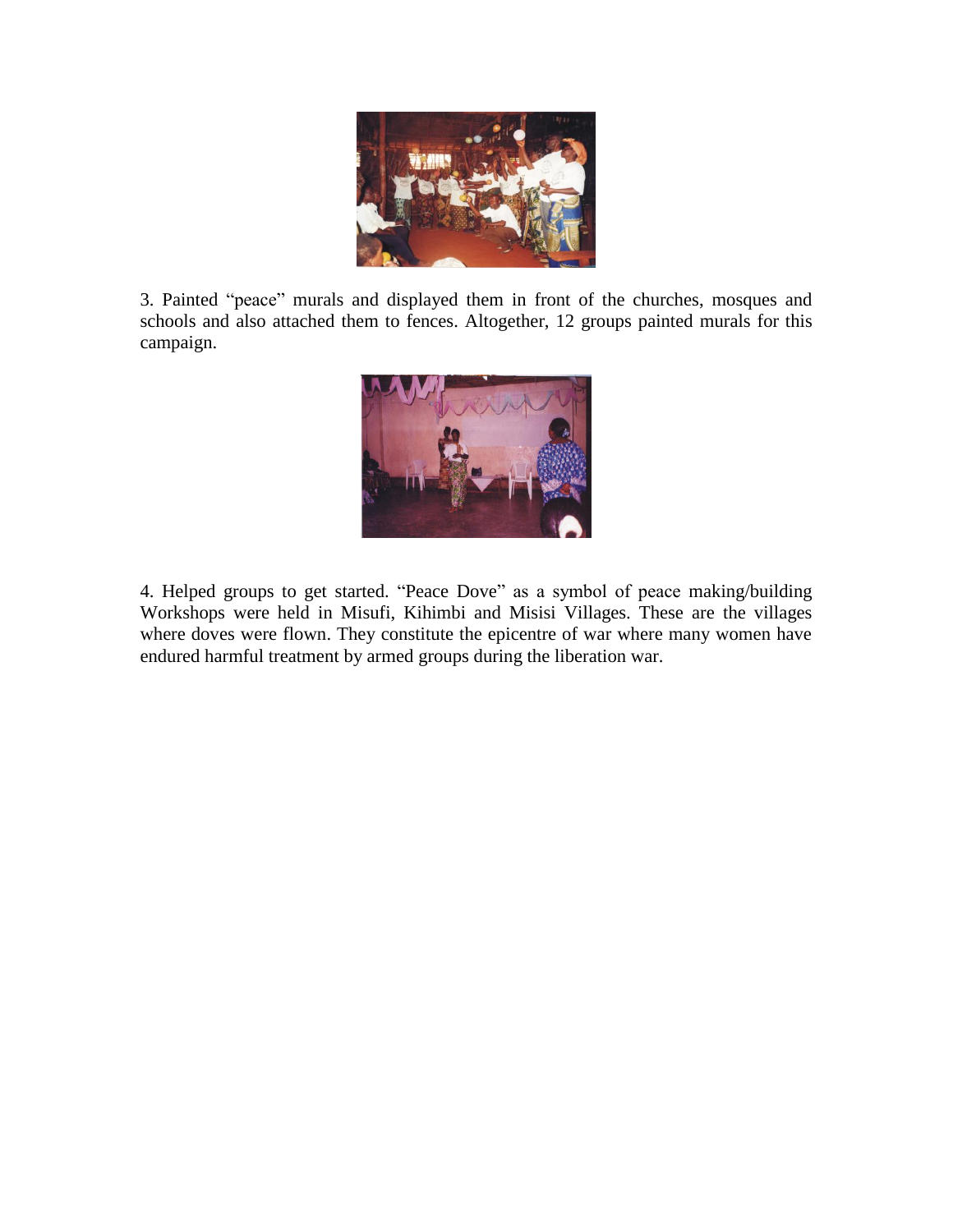

5. Distributed to schools Peace educational kits that were used throughout the year to meditate on peace subjects.



6. Worked with the media to contribute to the end of violence against women.



## **10. Was the project successful? (If possible, please give measurable indicators.)**

The Giant Peace Dove Media Campaign was a really success. It has provided a way to learn how to live peace. The workshops and presentation sessions helped to cut differences among local communities. The campaign was a coalition of community organisations from 3 villages and influential individuals committed to fostering a culture of non-violence in the community. The message reached 24 places of worship in the territory and in 12 schools in the vicinity.

## **11. Project Beneficiaries**

The campaign was open to any man or woman from fizi territory who was opposed to to violence against women, who subscribed to equality between man and woman. The project as a whole reached out 100 women from Fizi and 60 men from all sorts of background.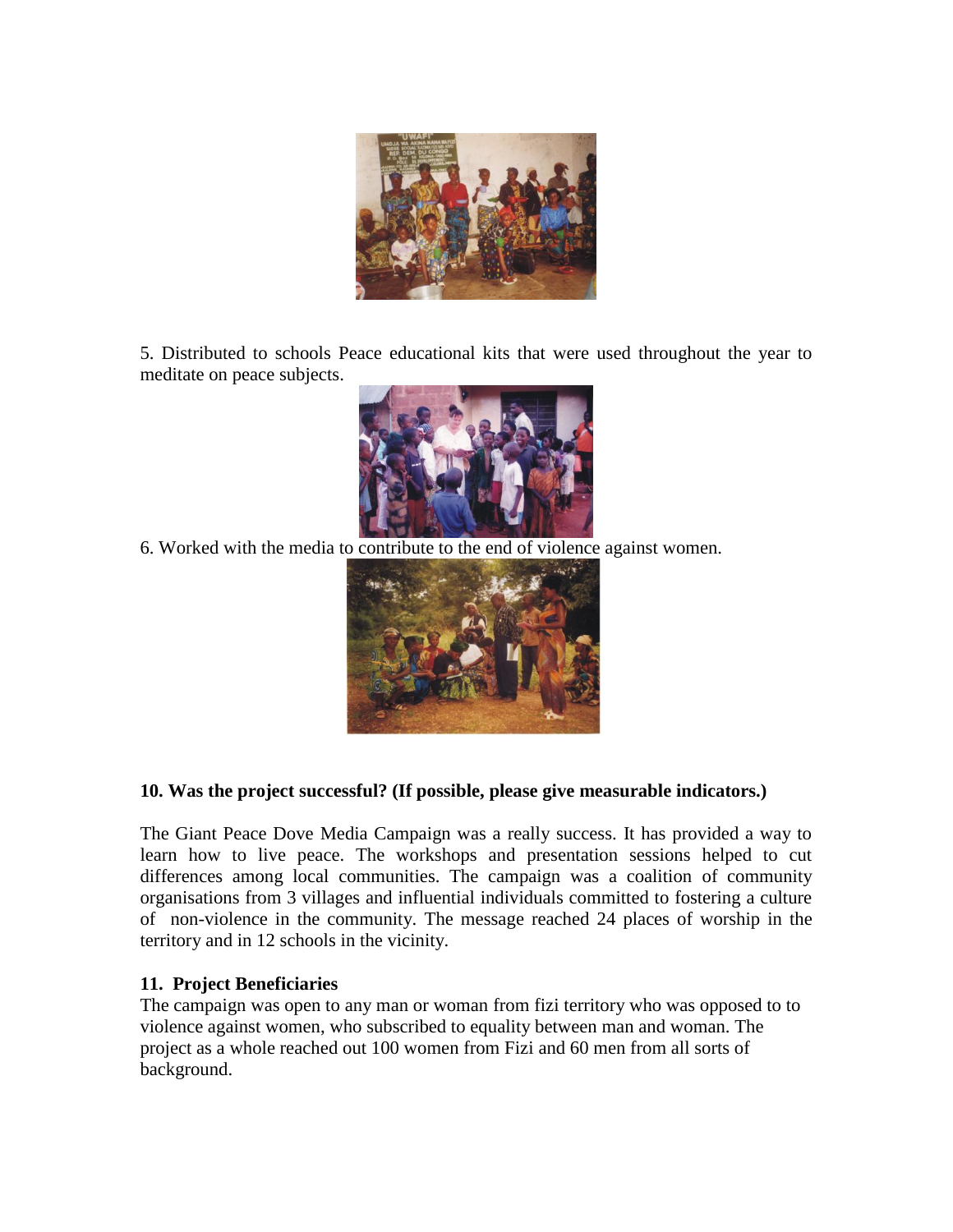#### **12. How have the beneficiaries reacted to the programme activities? What were the impacts of the project and different effects on women and men in the project?**

The project was very welcomed by the beneficiaries. Their reaction was to say that they wish such a campaign to be an on-going activity rather than to be a one-off. For the campaign to have positive results, people to be informed and told about peace building strategies again and again. Therefore, any continued support from WACC would be appreciated (if this is applicable).

# **13. Outcome and Outputs of the project: What has your project achieved and what has changed?**

The project has seen positive outcomes. Few indicators prove this. After the implementation of the programme, 12 schools in the territory have adopted and scripted peace messages in their curriculum to support the Giant Peace Dove Media Campaign as campaigned for during the period of the project. There is now a considerable amount of police presence in the territory to protect civil liberties as this one of the requests from Uwafi during the campaign period from the local authority. The number of women participating in the territory decision making panel has increased as well from 3 women per village committee to 6 women per village committee. This increase of 50% is a result of the campaign to try to raise the voice of women in the territory and to be heard.

# **14. Evaluation**

# **14.1 What were the results of evaluating the project?**

During the year being considered, Uwafi has evaluated the project effectiveness and commitment. Based on results, we are pleased to say that our work on behalf of Fizi woman has been somehow completed as planned in spite of political and economic instability in the region. We have achieved as much as we had hoped.

Positive Feed back comments were received from the beneficiaries of the project. Beneficiaries were very receptive to our posters which were produced to promote dialogue and communication on peace. The public and passer-bys have commented that our activities were really needed during this period as they have facilitated discussions and have brought to life meeting points to debate matters of common concern.

## **14.2 What were the challenges, difficulties, and/or failures in carrying out the project? Please explain how you addressed these issues.**

Though this period has given a little hope to the whole population of Fizi with the Peace campaign in the territory, both the political and social situations did not enable Uwafi and its partner grassroot organisations to totally materialise its activities as initially foreseen. The reasons are here below explained:

- Weak mobilisation of local and external resources due to political instability;
- Massive displacement of the population out of their villages running for their safety;
- Limited financial resources to face a huge amount of needs;
- Weak networking system with other human rights activists leaving a great amount of